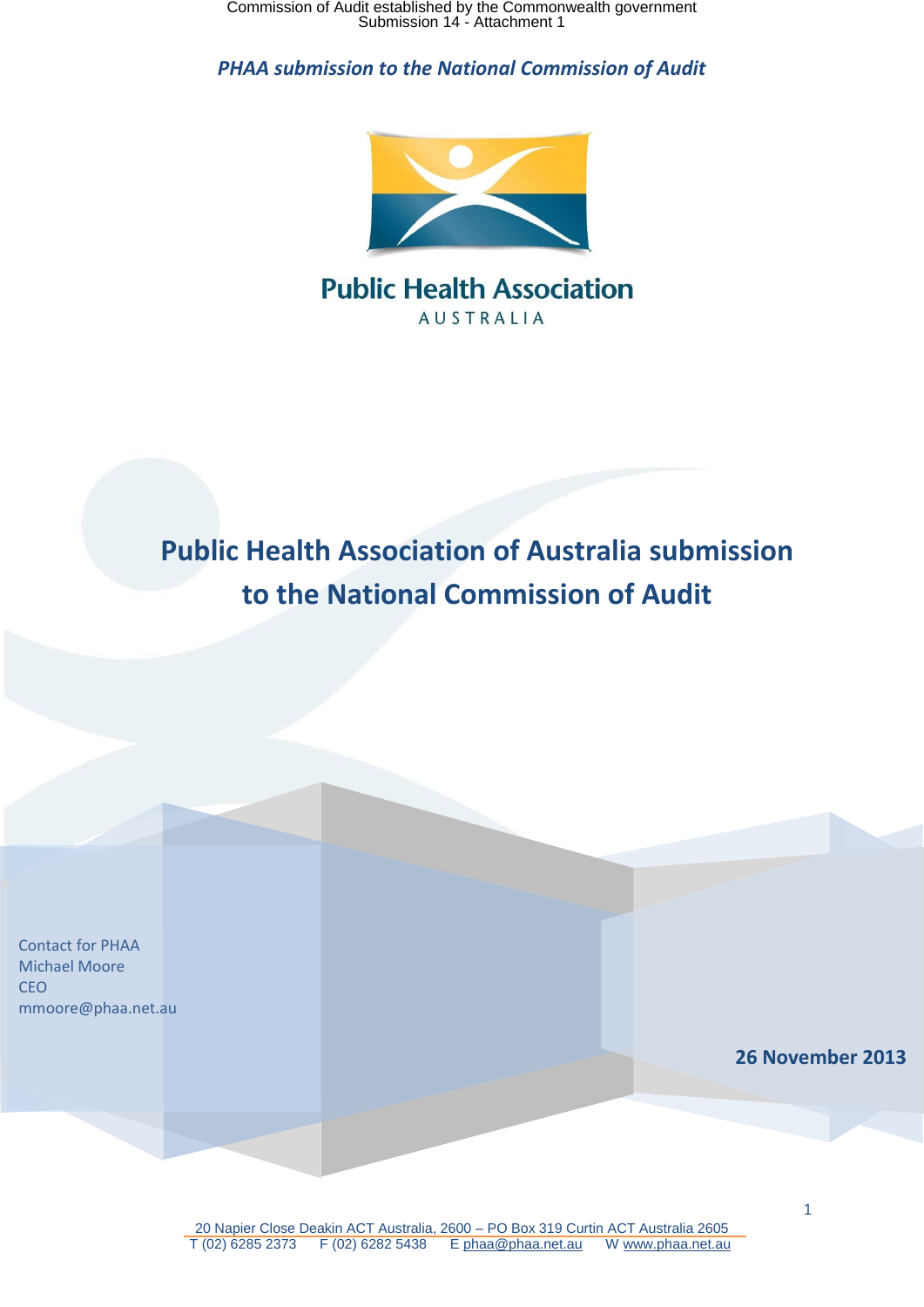# **Contents**

| 1. |                                                                              |  |
|----|------------------------------------------------------------------------------|--|
| 2. |                                                                              |  |
| 3. |                                                                              |  |
|    |                                                                              |  |
|    |                                                                              |  |
|    |                                                                              |  |
| 4. |                                                                              |  |
|    |                                                                              |  |
|    |                                                                              |  |
| 5. |                                                                              |  |
|    |                                                                              |  |
|    |                                                                              |  |
| 6. | Raise expenditure on prevention from around 2% to 4% of health expenditure 8 |  |
| 7. | Advisory Panel on the Marketing in Australia of Infant Formula (APMAIF)  9   |  |
|    |                                                                              |  |

2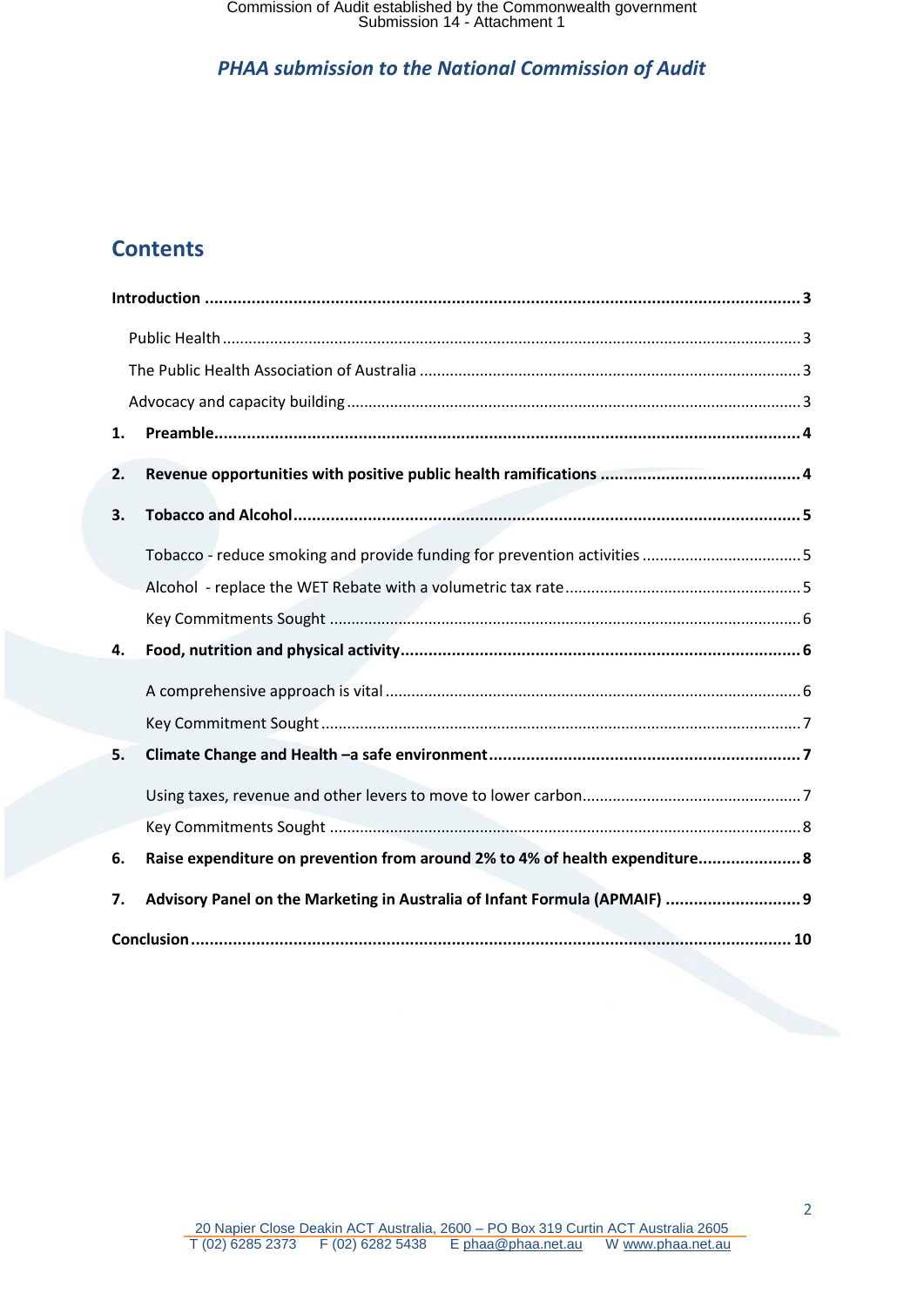### <span id="page-2-0"></span>**Introduction**

The Public Health Association of Australia Incorporated (PHAA) is recognised as the principal nongovernment organisation for public health in Australia and works to promote the health and wellbeing of all Australians. The Association seeks better population health outcomes based on prevention, the social determinants of health and equity principles.

#### <span id="page-2-1"></span>**Public Health**

Public health includes, but goes beyond the treatment of individuals to encompass health promotion, prevention of disease and disability, recovery and rehabilitation, and disability support. This framework, together with attention to the social, economic and environmental determinants of health, provides particular relevance to, and expertly informs the Association's role.

#### <span id="page-2-2"></span>**The Public Health Association of Australia**

PHAA is a national organisation comprising around 1900 individual members and representing over 40 professional groups concerned with the promotion of health at a population level.

Key roles of the organisation include capacity building, advocacy and the development of policy. Core to our work is an evidence base drawn from a wide range of members working in public health practice, research, administration and related fields who volunteer their time to inform policy, support advocacy and assist in capacity building within the sector. PHAA has been a key proponent of a preventive approach for better population health outcomes championing such policies and providing strong support for the Australian Government and for the Preventative Health Taskforce and National Health and Medical Research Council (NHMRC) in their efforts to develop and strengthen research and actions in this area across Australia.

PHAA has Branches in every State and Territory and a wide range of Special Interest Groups. The Branches work with the National Office in providing policy advice, in organising seminars and public events and in mentoring public health professionals. This work is based on the agreed policies of the PHAA. Our Special Interest Groups provide specific expertise, peer review and professionalism in assisting the National Organisation to respond to issues and challenges as well as a close involvement in the development of policies. In addition to these groups the Australian and New Zealand Journal of Public Health (ANZJPH) draws on individuals from within PHAA who provide editorial advice, and review and edit the Journal.

#### <span id="page-2-3"></span>**Advocacy and capacity building**

In recent years PHAA has further developed its role in advocacy to achieve the best possible health outcomes for the community, both through working with all levels of Government and agencies, and promoting key policies and advocacy goals through the media, public events and other means.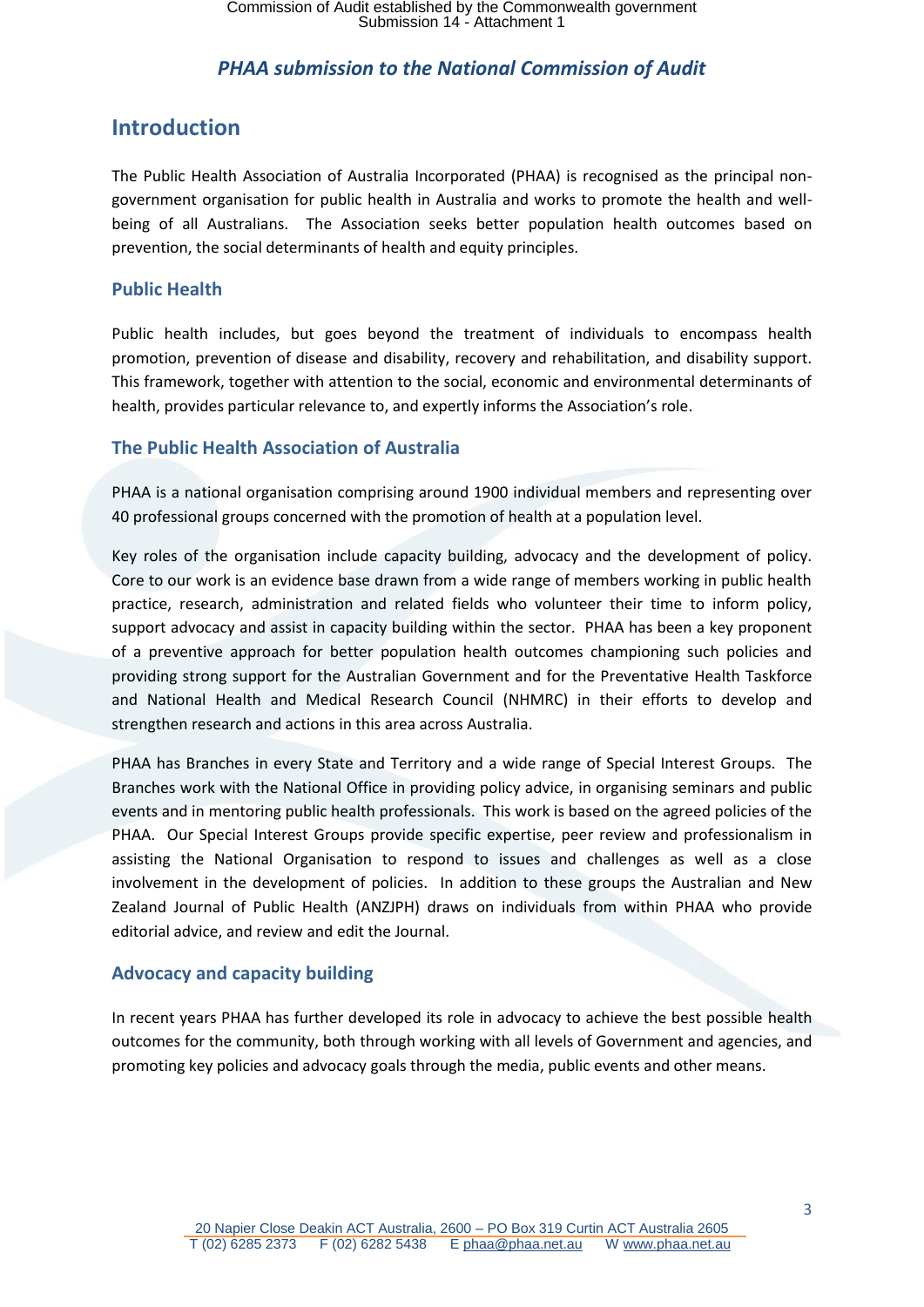# <span id="page-3-0"></span>**1. Preamble**

PHAA welcomes the opportunity to provide input to the National Commission of Audit (the Commission). We note that the following submission primarily relates to Phase 1 of the Commission's work relating specifically to:

- 1. Scope of government;
- 2. Efficiency and effectiveness of government expenditure;
- 3. State of the Commonwealth's finances and medium-term risks to the integrity of the budget position; and
- 4. Adequacy of existing budget controls and disciplines.

Our submission focuses on the cost-effectiveness of preventive health measures in advancing public health and measures for raising additional revenue that are also consistent with achieving public health goals.

A modest increase in the prevention spend now will bring substantial benefits in terms of both health and costs in years ahead. There are also opportunities for raising revenue of over \$2 billion per annum while playing a key role in improving long term health outcomes of individuals and the community when implemented as part of a comprehensive program.

# <span id="page-3-1"></span>**2. Revenue opportunities with positive public health ramifications**

PHAA seeks a comprehensive approach to improving health.

#### **TOBACCO REVENUE:**

- o Cigarette prices in Australia are lower than in some comparable countries. An increase in excise duty of at least ten cents per stick would reduce smoking and raise approximately \$1.25 billion per annum. The PHAA welcomes the previous government's announcement on this issue and seeks support from the new government.
- **ALCOHOL TAXATION:** 
	- $\circ$  Projected savings of \$849 million if a volumetric tax is applied to wine and the WET rebate abolished.
- **JUNK FOOD:** 
	- o Implement a tax/levy on selected nutritionally undesirable foods (such as high added sugar drinks), using the funds raised for preventive programs and to promote and subsidise nutritionally desirable foods for disadvantaged groups.
- **LOWER CARBON USAGE:** 
	- o Implement a range of taxes and revenues to lower carbon usage.

There should be a comprehensive approach to each of these areas. As an example revenue raising in relation to alcohol should fit in as part of a program that includes regulation to curb alcohol promotion, replacement sponsorship for sports, research-based health warnings and information determined by government, increased expenditure on public education, and national approaches to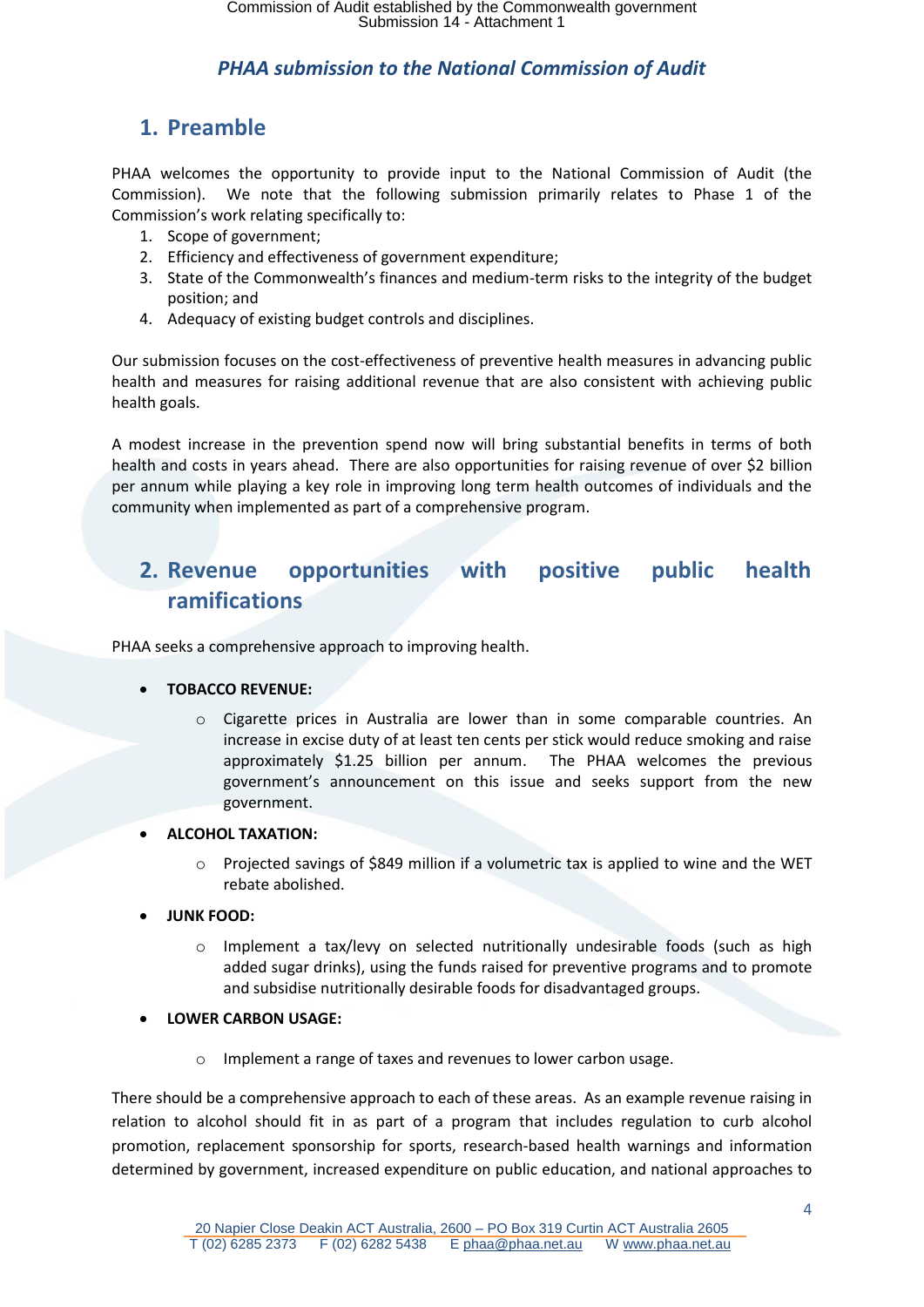ensure consistent and more effective liquor licensing measures and enforcement and reductions in alcohol-caused injury, violence, domestic violence and road crashes. Similar approaches should be adopted in comprehensive strategies addressing junk food and lowering carbon usage. The government should use as a model the comprehensive approach that has been deployed by State, Territory and Federal Australian governments in dealing with the health consequences of smoking.

# <span id="page-4-0"></span>**3. Tobacco and Alcohol**

#### **Tobacco - reduce smoking and provide funding for prevention activities**

<span id="page-4-1"></span>Health groups believe that cigarettes in Australia should cost at least \$20 per pack of 25 and that this is achievable within the life of the current National Tobacco Strategy 2012–2018. A good first step would be an immediate increase in excise duty of ten cents per stick. This would result in an estimated 140,000 smokers quitting and raise approximately \$1.25 billion per annum. This would also do more to save lives and improve health than any other measure conceivable in the immediate future.

The National Preventative Health Taskforce recommended regular, annual tobacco excise and customs duty increases "to discourage smoking and to provide funding for prevention activities….". There is overwhelming evidence on the impact of increasing prices, with special benefits in influencing children and low-income groups. There is also strong public support for this measure, all the greater if the revenue goes back into supporting health costs. Cigarette prices in Australia are still lower than in some comparable countries, and apart from CPI there has not been a tobacco tax increase since 2010.

We applaud the determination of the previous government to reduce the massive harms of smoking, and its costs to the community, particularly through its world-leading plain packaging legislation. A tax increase now would be a superb means of complementing plain packaging and ensuring a further significant dramatic reduction in smoking.

Regular tobacco tax increases have been recommended by the major health and medical authorities and expert groups, including the World Health Organization, other international health groups, the PHAA, AMA, Cancer Council, Heart Foundation and many more.

A tobacco tax increase should be part of a continuing comprehensive program of action, including strong public education programs, special support for disadvantaged groups (with a major focus on the Tackling Indigenous Smoking Initiative) and further measures to reduce tobacco sales and protect non-smokers from the harms of passive smoking.

PHAA therefore recommends a tobacco tax increase as part of a comprehensive approach to reducing smoking, with revenue raised to be allocated to health funding.

#### **Alcohol - replace the WET Rebate with a volumetric tax rate**

<span id="page-4-2"></span>The PHAA supports the case put in a budget submission by the Foundation for Alcohol Research and Education (FARE), previous submissions by the Alcohol and Other Drug Council of Australia (ADCA) and the approach taken by the National Alliance for Action on Alcohol (NAAA) <http://www.actiononalcohol.org.au/our-work/position-statements/alcohol-pricing-and-taxation> for tax reform as part of a comprehensive approach, including the regulation to curb alcohol promotion, research-based health warnings and information determined by government, increased expenditure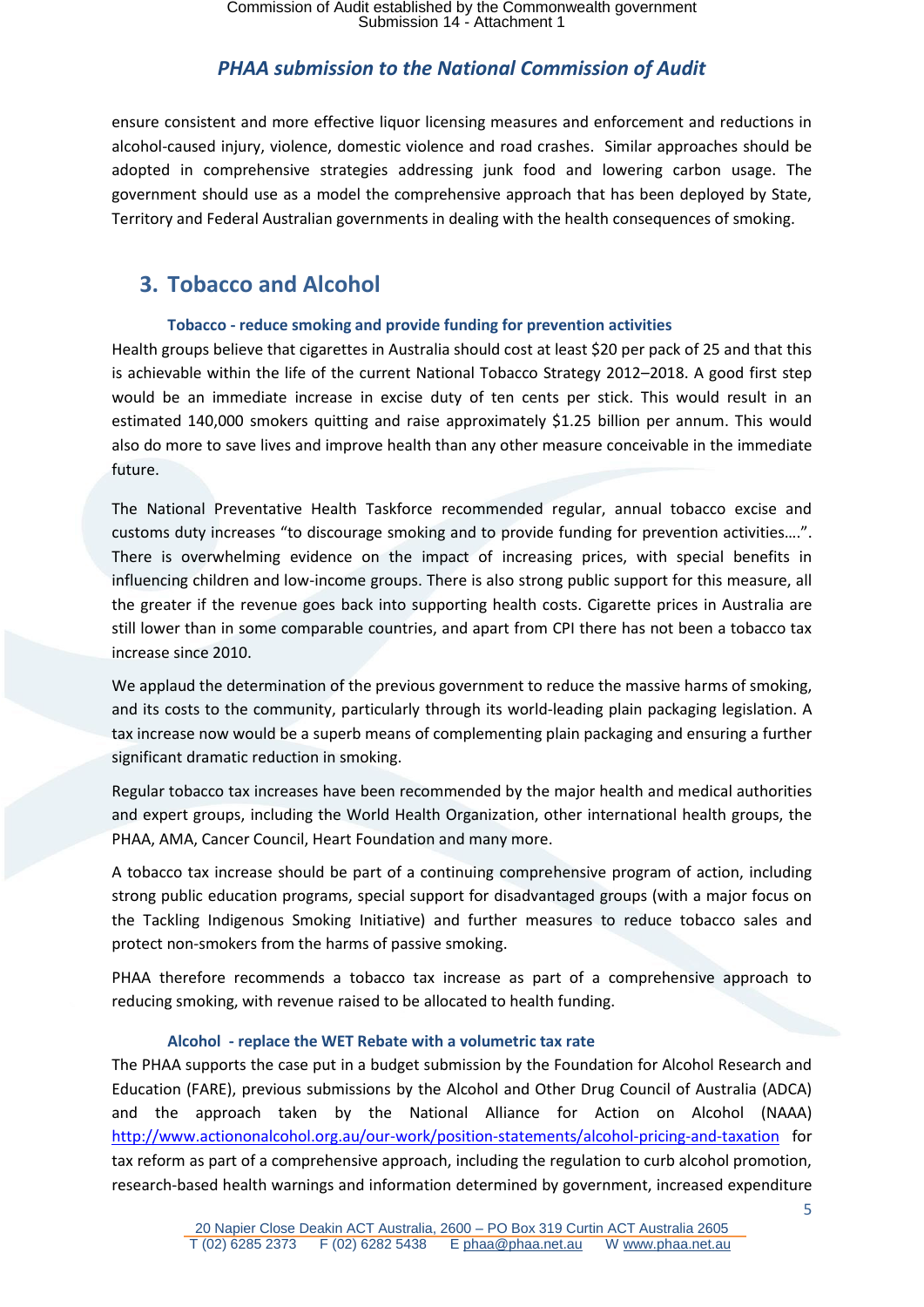on public education, and national approaches to ensure consistent and more effective liquor licensing measures and enforcement and reductions in alcohol-caused injury, violence, domestic violence and road crashes.

FARE's submission argued not only the public health case but also for projected revenues of \$849 million by the introduction of a volumetric taxation system over one year as well as a further projected improvement in revenues per year of \$200 million by abolishing the wine rebate. FARE argued as follows:

*"Clear cost savings can be made by replacing the WET with a volumetric tax rate, through increased revenue to Government and in the longer term through reduced costs of alcohol-related harms.* 

*The case for reforming the WET in Australia has never been stronger. The evidence supporting the need for change is considerable and addresses the economic, health and industry benefits for reforming the current illogical WET. The WET must be reformed as a matter of urgency for the following reasons:* 

- *the current alcohol taxation system is incoherent and at the centre of this is the WET*
- *nine separate government reviews have concluded that the WET needs to be reformed*
- *the wine glut has ended and can no longer be used as a reason to delay reforming the WET*
- *reforming the WET is cost beneficial*
- *the majority of the alcohol industry supports reforming the WET, and*
- *claims about the catastrophic impacts of changes to the WET on the wine industry have been discredited.*

*To address the inequities in the alcohol taxation system that result in wine being priced significantly less than other alcohol products, a volumetric tax should be applied to wine and the WET rebate should be abolished".*

FARE then argued about long-term savings through preventive health measures for a small expenditure on public health measures around alcohol issues including Fetal Alcohol Spectrum Disorder.

The FARE submission is available at: <http://www.fare.org.au/wp-content/uploads/2011/07/FAREs-2013-14-Pre-Budget-Submission.pdf>

#### **Key Commitments Sought**

- <span id="page-5-0"></span>• TOBACCO TAXATION: increase in excise duty of ten cents per stick to reduce smoking, save lives and raise \$1.25 billion.
- ALCOHOL TAXATION: Projected savings of \$849 million if a volumetric tax is applied to wine and the WET rebate abolished.
- COMPREHENSIVE APPROACH: Tax reform should be part of a comprehensive approach designed to reduce harm associated with the use of tobacco and alcohol.

# <span id="page-5-2"></span><span id="page-5-1"></span>**4. Food, nutrition and physical activity**

#### **A comprehensive approach is vital**

Good nutrition is vital for growth in early life, health and wellbeing, preventing the development of chronic disease and is integral in the treatment of disease to minimise disease progression. Obesity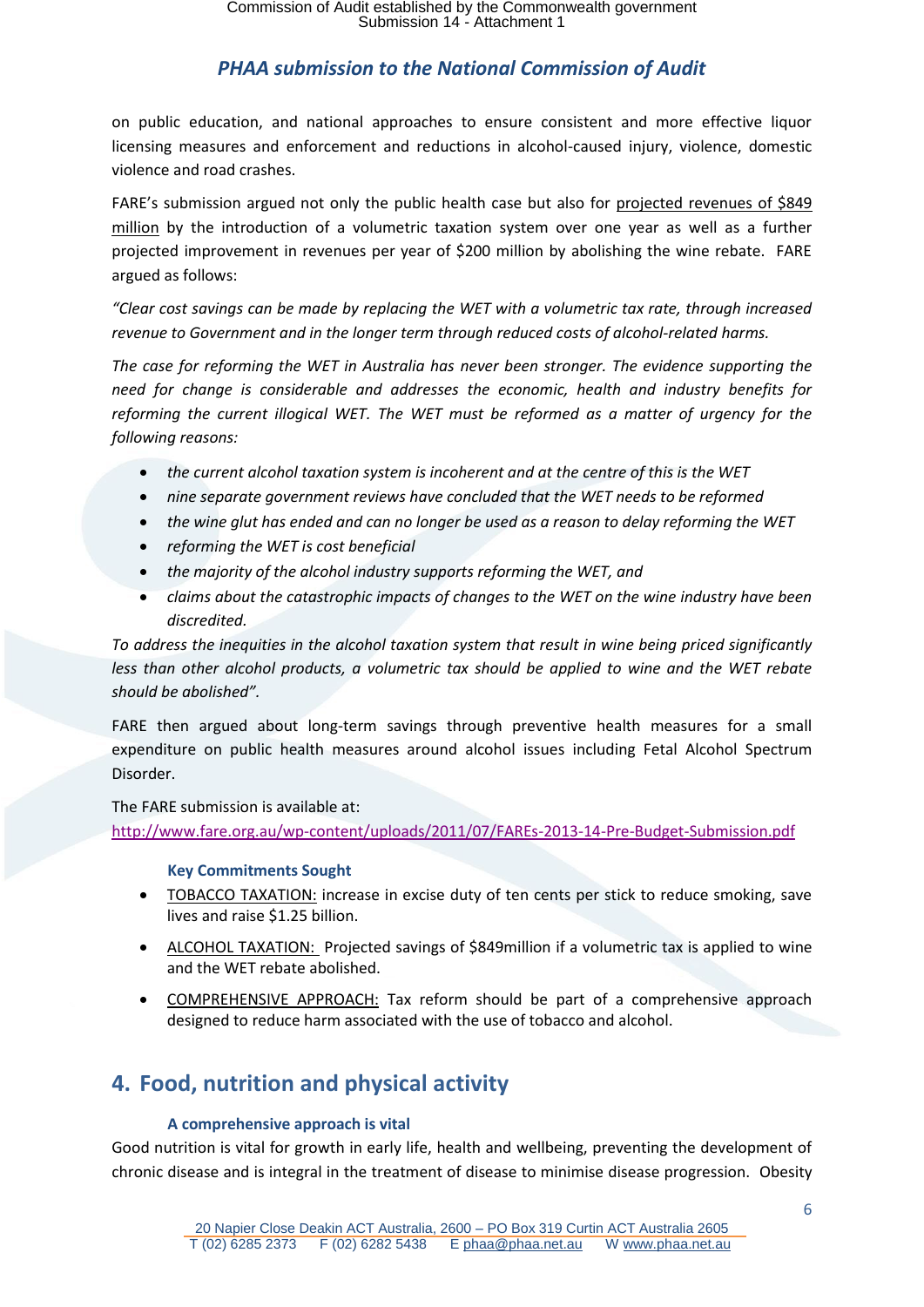is one of Australia's most important public health issues. Obesity increases morbidity and mortality due to insulin resistance and type II diabetes, high blood pressure, dyslipidaemia, cardiovascular disease, stroke, sleep apnoea, gallbladder disease, hyperuricemia and gout and osteoarthritis It is also linked to cancer of the stomach, prostate, breast, uterus, cervix, ovary, oesophagus, colon, rectum, liver, gallbladder, pancreas, and kidney.

The National Preventative Health Taskforce identified that "In only 15 years, from 1990 to 2005, the number of overweight and obese Australian adults increased by 2.8 million" and "if the trends continue, it is predicted that almost two thirds of the population will be overweight or obese in the next decade". The Taskforce also identified that a quarter of our children are also overweight or obese. This is up from just 5% of our children in the 1960s. Almost a third of children do not meet national guidelines for physical activity and only about a fifth meet dietary guidelines for vegetable intake. Even moderately obese people have a life expectancy between two and four years less than those with a healthy weight, with some research indicating up to a seven year difference (National Preventative Health Taskforce Report June 2009).

A comprehensive approach is vital. As with other public health issues, some of the interventions to reduce or control overweight and obesity may bring about only modest gains when implemented in isolation, but when implemented in combination and over a long period, they can bring about substantial benefits. Taxation measures form an important part of a comprehensive suite of initiatives, with immediate implications for additional revenue and longer term benefits through reducing in morbidity and resultant expenditure within health budgets.

#### **Key Commitment Sought**

<span id="page-6-0"></span> Implement a tax/levy on selected nutritionally undesirable foods (such as sugary drinks), with a view to using the funds raised for preventive programs and to promote and subsidise nutritionally desirable foods for disadvantaged groups.

# <span id="page-6-2"></span><span id="page-6-1"></span>**5. Climate Change and Health –a safe environment**

#### **Using taxes, revenue and other levers to move to lower carbon**

The new Australian Government should continue to build on its commitment to developing appropriate responses to climate change. The international medical journal *The Lancet* in May 2009 described climate change as the biggest global health threat of the 21st century. Since then, it has become apparent that climate change is already posing serious and immediate threats to the health and wellbeing of the Australian and global population, with grave implications for the medium to long term.

Global warming and consequent climate change as a result of human industrial and changed land use activity have been established at the highest level of scientific certainty beyond any reasonable doubt. Specific future impacts on health and society are uncertain in degree but are generally able to be forecast. They divide into direct and indirect effects. Direct impacts include temperature effects (heat waves), more frequent extreme weather, ocean changes and sea level rise. Indirect impacts include ecological disruption, social, economic and consequent psychological changes that affect human wellbeing and health.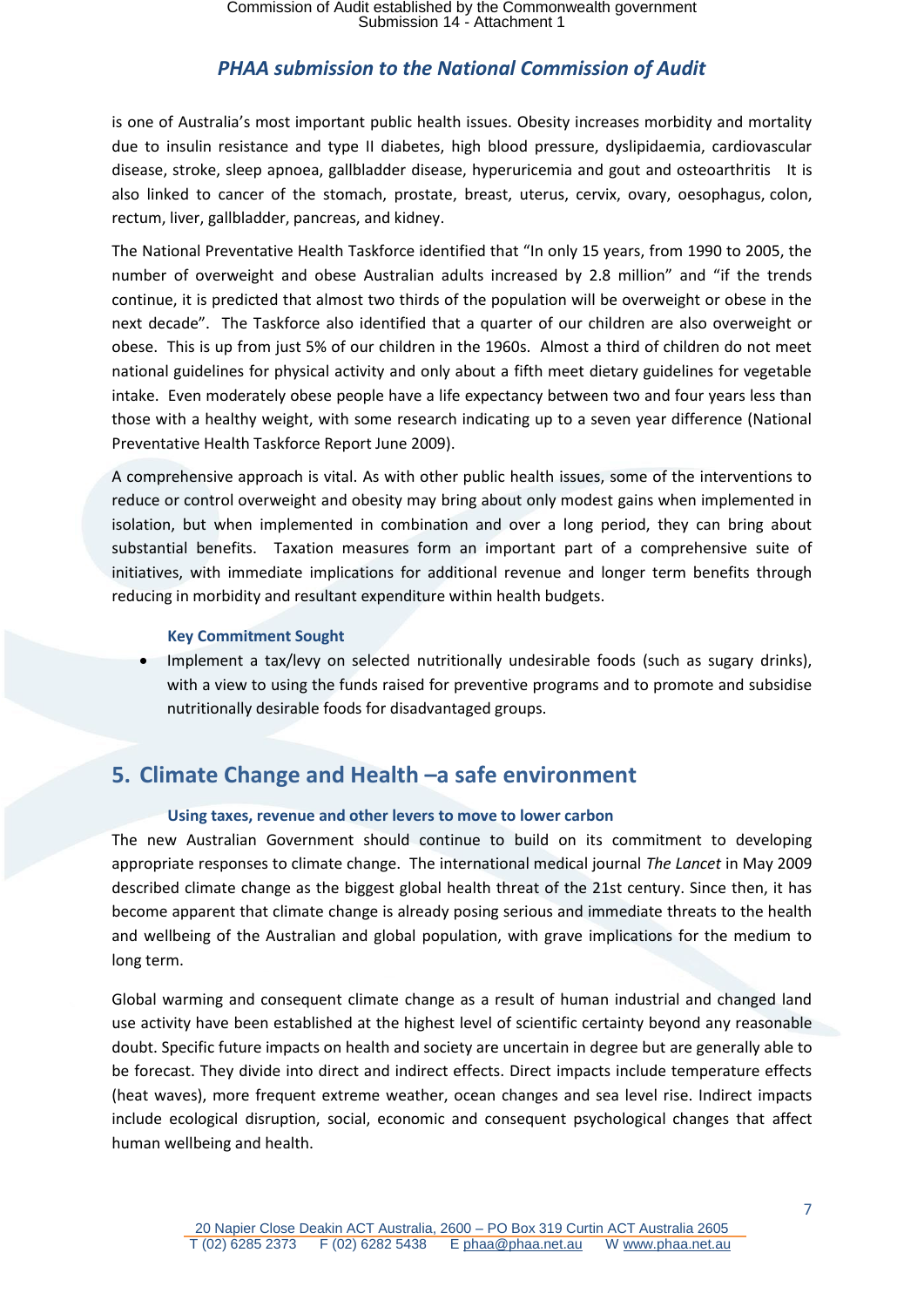What is needed is the collaborative development of a comprehensive national climate change and health strategy, led by the Commonwealth but including State and Territory governments. Taxation and revenue measures form an important plank in such a strategy.

#### **Key Commitments Sought**

- <span id="page-7-0"></span>Use of a range of taxes, revenue and other measures to support changes to lower carbon.
- <span id="page-7-1"></span>Rapid removal of fossil fuel subsidies.

# **6. Raise expenditure on prevention from around 2% to 4% of health expenditure**

Prevention is better than cure. At a time of increasing demand for expenditure on tertiary care a government with a long term vision will invest in prevention.

Governmental commitment to prevention across Australia - including the States and Territories currently stands at 1.9% of the health budgets (AIHW: Australia's Health 2012), much of which is dedicated to screening and immunisation programs. This is down from 2.2% (AIHW: Australia's Health 2010). While recognising the policy and funding commitments that have been made to prevention in recent years through the Council of Australian Governments (COAG) and other processes, we believe that any health program designed to improve the health of Australians must include a strategy to increase the funding allocated to prevention.

There is enormous potential for preventive programs to improve the health and well-being of the community and create resultant savings for health budgets.

PHAA urges the Commission to recognise the importance of prevention by presenting recommendations for a significantly increased focus on all aspects of public health - from research to intervention and including public health training, development and capacity building.

The budget statements of the Department of Health and Ageing at Outcome 1 Population Health show an expected expenditure of \$.638 billion. Raising the expenditure on prevention from 2.2% to 4% would mean an annual on Outcome 1 expenditure of \$1.16 billion entailing additional Federal funding of around \$.522 billion per annum.

It should be noted that government revenue estimates (Budget Paper 1, Table 6) for 2012-13 indicate that the increased revenue from restrictions on duty free tobacco alone will raise \$.165 billion. Additionally, (Table 11) revenue from taxes on beer (\$2.035 billion), other beverages (\$.94 billion) and tobacco (\$5.85 billion) are close to \$9 billion and that there is strong public support for increases in these taxes if the funding is allocated to health-related services.

In advocating increased expenditure on public health, we would like to draw the Commission's attention to the potential returns on this investment. The 2003 publication '*Returns on investment in public health: An epidemiological and economic analysis prepared for the Department of Health and Ageing*' by Applied Economics, provides a thorough analysis of returns on investment for key public health measures to date. This report describes an epidemiological and economic analysis of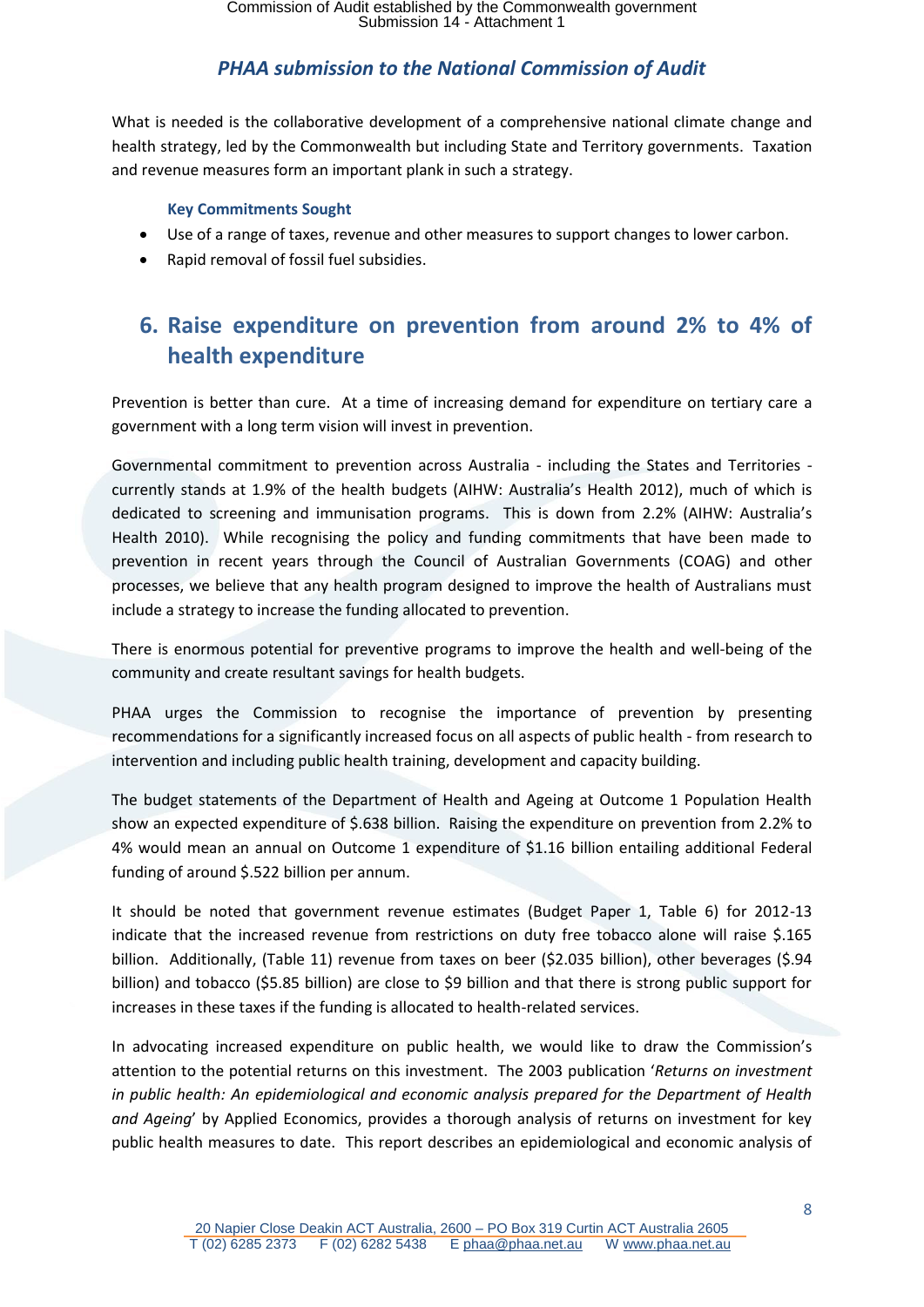five public health programs, namely: programs to reduce tobacco consumption, coronary heart disease, HIV/AIDS, measles and Hib-related diseases, and road trauma.

The report's conclusions illustrate the value of investments in public health prevention programs over time in terms of savings to the health budget. For each of the five key public health programs, the estimated net benefits were as follows:

| Programs to reduce tobacco consumption:    | \$8.427 billion |
|--------------------------------------------|-----------------|
| Programs to reduce coronary heart disease: | \$1.975 billion |
| HIV/AIDS prevention programs:              | \$2.541 billion |
| Immunisation programs (measles only):      | \$9.1 billion   |
| Road safety programs and road trauma:      | \$3.4 billion   |

In considering the case for raising expenditure on public health/prevention programs from 2.2% to 4% of health budget expenditure, we recommend that the analysis of savings accruing from previous investments contained in the 2003 publication by Applied Economics be considered as an indicator of the size and scope of potential future savings.

We also refer the Commission to the 2010 publication '*Assessing Cost-Effectiveness in Prevention*' (ACE Prevention) published by the University of Queensland and Deakin University (project funded by the National Health and Medical Research Council). The report can be found online at: [http://www.sph.uq.edu.au/docs/BODCE/ACE-P/ACE-Prevention\\_final\\_report.pdf](http://www.sph.uq.edu.au/docs/BODCE/ACE-P/ACE-Prevention_final_report.pdf)

The ACE Prevention report analysis concludes that an initial investment of \$4 billion and less than \$1 billion in following years would be required to put in place the 43 most cost-effective prevention measures. This would give Australians an extra million healthy years over their lifetime and the costs would be more than matched by future savings from not having to treat disease. The report also identifies some of the less cost-effective initiatives from which current expenditure could be diverted.

Comprehensive analysis of the cost-effectiveness of both past and present preventive measures in health is provided in the afore-mentioned publications, and we commend these to the Commission in considering PHAA's recommendation to increase expenditure on preventive health programs.

# <span id="page-8-0"></span>**7. Advisory Panel on the Marketing in Australia of Infant Formula (APMAIF)**

Early in November 2013, a public announcement was made foreshadowing the abolition of the Advisory Panel on the Marketing in Australia of Infant Formula (APMAIF), which was established in 1992.

The Marketing in Australia of Infant Formulas (MAIF) Agreement is Australia's response to the International Code of Marketing Breast Milk Substitutes (WHO Code). The MAIF Agreement is a voluntary agreement between the Australian Government and companies that import and/or